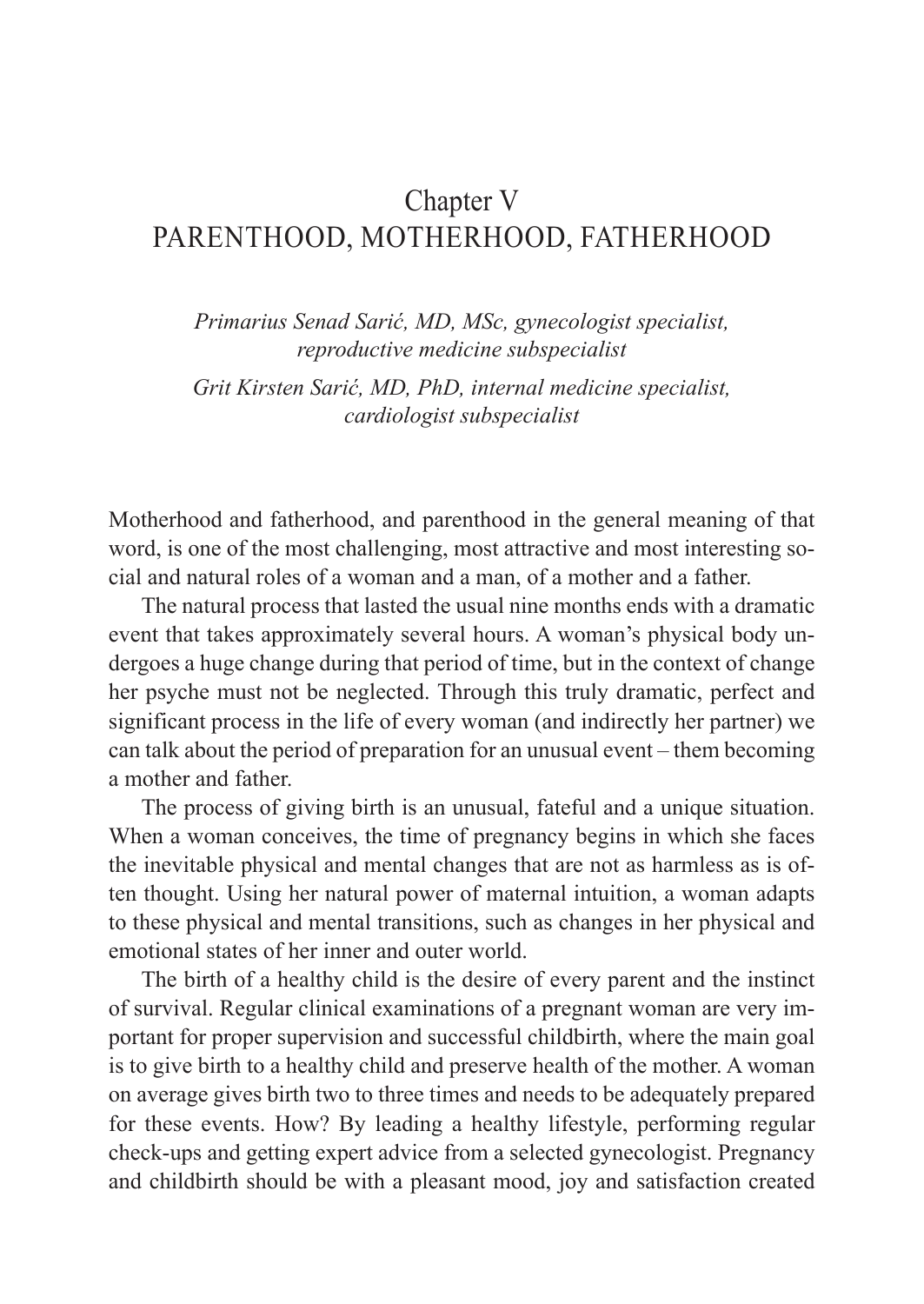by reading popular literature and publications on the internet about the usual and normal pregnancy.

In centers where such a possibility exists, it is recommended that pregnant women attend schools for psychophysical preparation for childbirth.

One of the most fateful moments in the life for most pregnant women is the act of childbirth itself. Countless literary and scientific works have been written about this phenomenal moment, because for almost all women, this is about circumstances that remind us that this is a stressful event accompanied by fear, especially when it comes to firstborns. There is no mother who does not face some sort of anxiety due to the possibility of complications and consequences during and after childbirth. However, it should not be forgotten that today almost every pregnant woman is educated and that the act of childbirth in modern medicine has become almost a routine procedure where the possibility of serious consequences is reduced to the lowest percentage of possible risk, especially if the pregnancy is medically monitored and insured.

Pregnancy is the time of constant development and change for both mother and the child. The purpose of preventive pregnancy examinations is to carefully observe and document data on fetal development and pregnancy events. Medical supervision is intended to eliminate possible dangers to the life and health of the mother or child and for timely detection and treatment of health disorders of high-risk pregnancies and births.

# Examinations during pregnancy

A pregnant woman usually comes for a examinations in pregnancy after missing menstruation and getting a positive result of a home-pregnancy test, which is her first knowledge of being pregnant. Every pregnant woman has a legal right to appropriate medical examination, pregnancy supervision and follow up. A doctor should give pregnant women advice on necessary examinations, instructions on appropriate diet, oral health, vaccination against influenza, covid and the risk of HIV infection. A pregnant woman is issued her pregnancy booklet at her first preventive medical examination.

Professional supervision of a pregnant woman includes monthly clinical examinations and obligatory three to five ultrasound screenings. The first examination of a pregnant woman, especially when it comes to the first pregnancy, should be carefully performed and very detailed. In a pleasant atmosphere, her doctor devotes quite some time to perform the examination, have a conversation with the woman and to give her advice about the pregnancy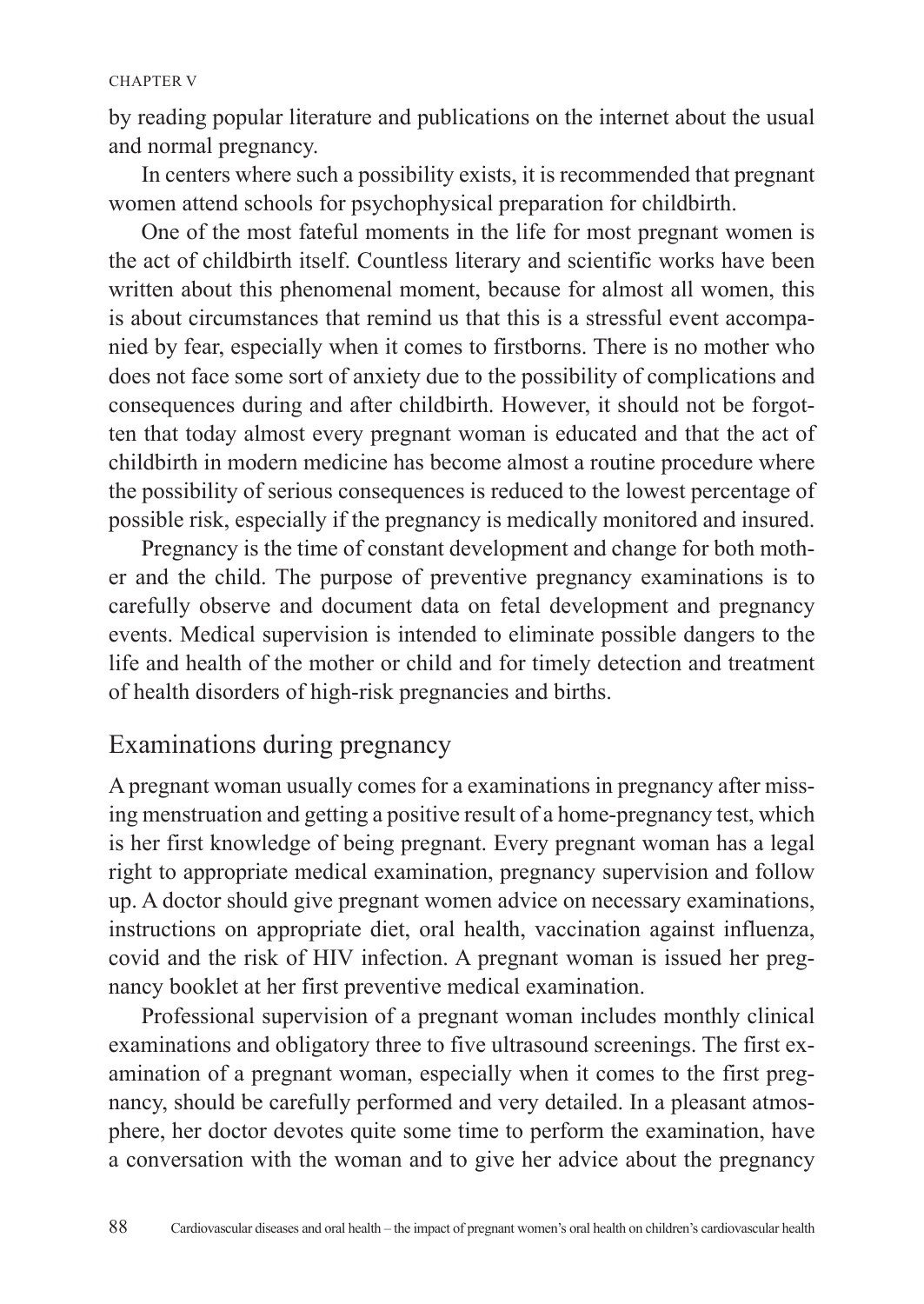process. It is very desirable that the woman's partner also attends the examinations and the conversations, especially to attend ultrasound examinations that are done over the abdomen.

After the examination, the pregnant woman receives information about the examination calendar, expert ultrasound examinations, prenatal genetic diagnostics, the importance of a healthy diet and the dangers of gaining too much weight. Partners are educated about sexual intercourse during pregnancy, physical activity and the importance of psychophysical exercise during pregnancy, which is very important for childbirth preparation.

Normal pregnancy is a physiological process that lasts 280 days, 40 weeks or 10 lunar months of 28 days or 9 months according to the Julian calendar. The expected due date is calculated using Negel's rule: the first day of the last menstruation plus 7 days minus 3 months (e.g., the first day of the last menstrual cycle was May 10, 2020, so the expected due date – EDD is Feb. 17, 2021).

Pregnancy of 10 lunar months is divided into the first trimester, which lasts until the 12th week of pregnancy; the second trimester from the 13th to the 24th week and the third from the 25th week until delivery. The blastogenesis stage lasts from conception and the first two weeks of pregnancy. During this period, the embryo responds according to the "all or nothing" rule, which means that if the pregnant woman has been exposed to a harmful agent/drug, X-rays, infection, severe physical or mental stress, the pregnancy will either not survive, or not thrive, or the agent will not have any harmful effect on the fetus. The embryonic phase lasts until the 8th week of pregnancy and is divided into embryogenesis, morphogenesis and organogenesis. This phase is very sensitive, because numerous anomalies can appear during this time because this is when most tissues and organs differentiate and form. The fetal growth phase begins at 9 weeks and lasts until delivery. During the first 5 months, the fetus grows intensively and develops anatomically with most morphological characteristics, gaining weight proportionally. Ultrasound-monitored fetal size is biometrically up to week 24 of pregnancy approximate in all pregnant women, but from week 24 onwards, the differences are visible and genetic predispositions play a significant role. Fetal development ends by the week 35 of pregnancy and during this period fetus may be exposed to various harmful factors, but the possibility of developing an anomaly is extremely small.

During pregnancy, the cardiac output of a pregnant woman increases by 30% to 50%. The reason for this is the greater need for nutrition and oxygenation of the pregnant uterus, which increases 16 to 18 times the size of the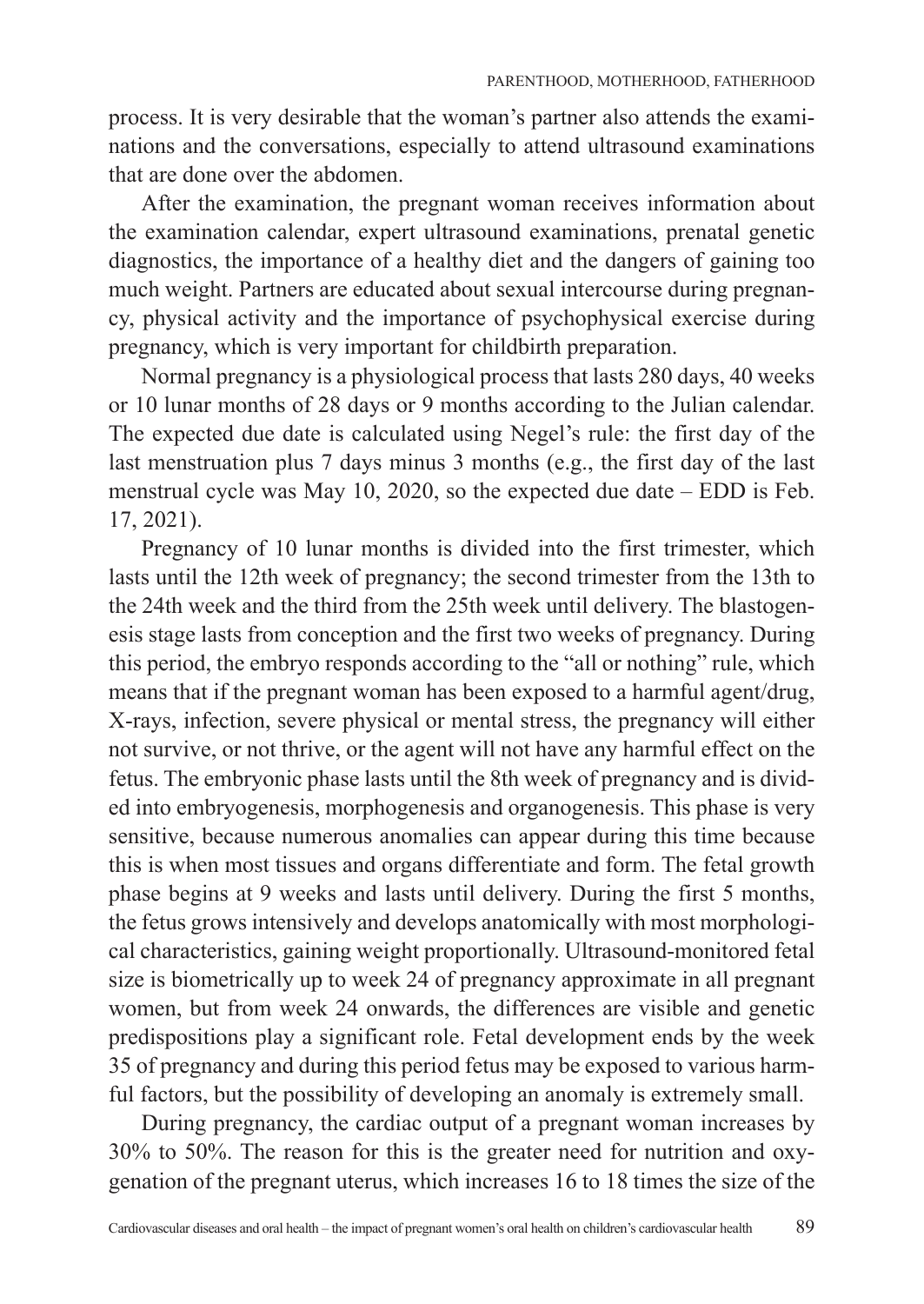egg; then there's the skin's need for thermoregulation and increased maternal diuresis of the kidneys of fetal radioactive substances.

The heart rate increases from 70 to 90 beats per minute, which is normal during pregnancy. The serum volume and fluid in the blood also increase, but the number of red blood cells, erythrocytes, remains the same, which we call apparent anemia.

The size and shape of the uterus varies depending on the duration of the pregnancy. After the absence of the menstrual cycle, the uterus is the size of a goose egg; at 8 weeks gestation it is the size of a woman's fist, at 12 weeks the size of a man's fist, and at 16 weeks the size of a newborn's head.

## Calendar of pregnancy examinations

Preventive examinations of a healthy pregnant woman with an orderly pregnancy, which is more common than not, are performed every month until the week 32 of pregnancy, followed by exams every 14 days until week 36. During the last month of pregnancy, examinations are performed weekly, until the expected date of delivery, usually at the maternity hospital. Term delivery can fall anywhere between 21 days before and 15 days after the expected due date – EDD. If the baby is not born until the expected due date, then examinations are performed more often: every other day until the 8th day, then every day until the  $10<sup>th</sup>$  or  $12<sup>th</sup>$  day after the EDD. If natural childbirth does not take place by then, the woman is hospitalized, and the birth is induced by one of then accepted methods. It is considered that a healthy pregnant woman with an orderly pregnancy and adequate supervision can carry-over up to 10 days after the expected date of delivery, without danger to the child. Of course, the pregnancy length has to be correctly calculated.

The first pregnancy exam and ultrasound screening is recommended between week 6 and 8 of pregnancy, when ultrasound can visualize the gestational sac, determine its size and location, visualize internal structures – yolk sac and number of embryos. An echo of the embryo is displayed in which the length is measured, and cardiac action is displayed. The pregnancy length in irregular menstruation is determined based on the ultrasound measurement of CRL (crown-rump length) and the embryo size, and thus the expected due date is calculated. When fetus size is 3 mm or more, a high-quality ultrasound and color Doppler transvaginally visualize the child's heartbeat. When vaginal examination in specula shows pregnancy with uterine bleeding, and transvaginal ultrasound diagnoses retrochorial hematoma, both of which are signs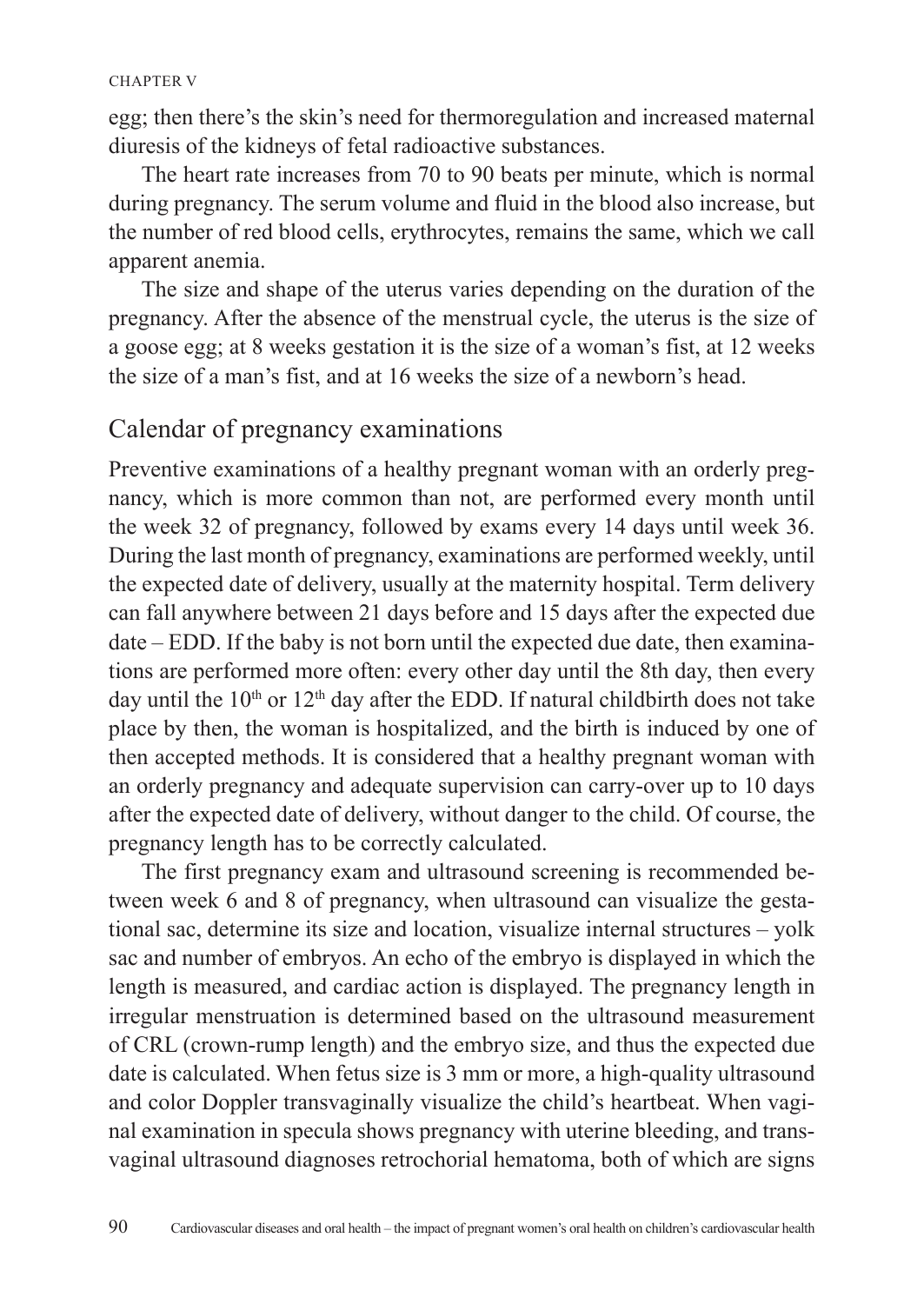of a threatened abortion, this requires rest with adequate therapy, intensive monitoring, and active follow-ups.

During this period, it is possible to diagnose an atypical location of the gestational sac, ectopic pregnancy as a pathological condition, which requires monitoring, medication therapy, Methotrexate amp and, if necessary, surgical treatment, primarily laparoscopic as minimally invasive one.

At the first exam, a detailed anamnesis is taken, the pregnancy length and the expected due date – EDD – are determined. Speculum examination is used to monitor vaginal discharge, changes in the vaginal wall and the cervix. An orderly discharge is sparse and whitish in color. The purity of the vaginal smear is determined by bacteriological analysis of vaginal swabs under a microscope, and the PAP-test is taken in pregnant women who have not had a cytological changes in the last year. A proven infection should be treated as soon as possible in order to prevent its spread to the fertile linings and the fetus. In high-risk pregnancies and based on local findings, it is necessary to take cervical swabs for chlamydia trachomatis, urea and mycoplasma, and for aerobic and anaerobic bacteria. If necessary, a bimanual palpation examination is performed.

Blood pressure must be measured each time, and after measurement, BMI – body mass index – is calculated.

Laboratory processing is usually done after two months, which represents the "pregnancy package" and includes CBC – complete blood count, BSL – blood sugar level, in the morning, before food and drink, blood iron levels and urine analysis. Inflammatory parameters and proteins in urine are monitored, and urine culture is performed if necessary.

It is necessary to determine the blood group and the Rh factor, perform testing for hepatitis B, HIV and hepatitis C, TORCH tests for rubella, which should be performed for every pregnancy as soon as possible by taking a blood sample.

If the pregnant woman is Rh-negative and her partner's blood type is Rhpositive, this is referred to as Rh-inconceivability and a Coombs sensitization test should be performed every two months, usually at the beginning of pregnancy, and at weeks 24 and 32.

Pregnant women who have a history of recurrent miscarriages or ectopic pregnancies, after undergoing adequate treatment before planning the next pregnancy, are advised to visit a gynecologist for an checkup as soon as missing the menstrual cycle. The same procedure is recommended if the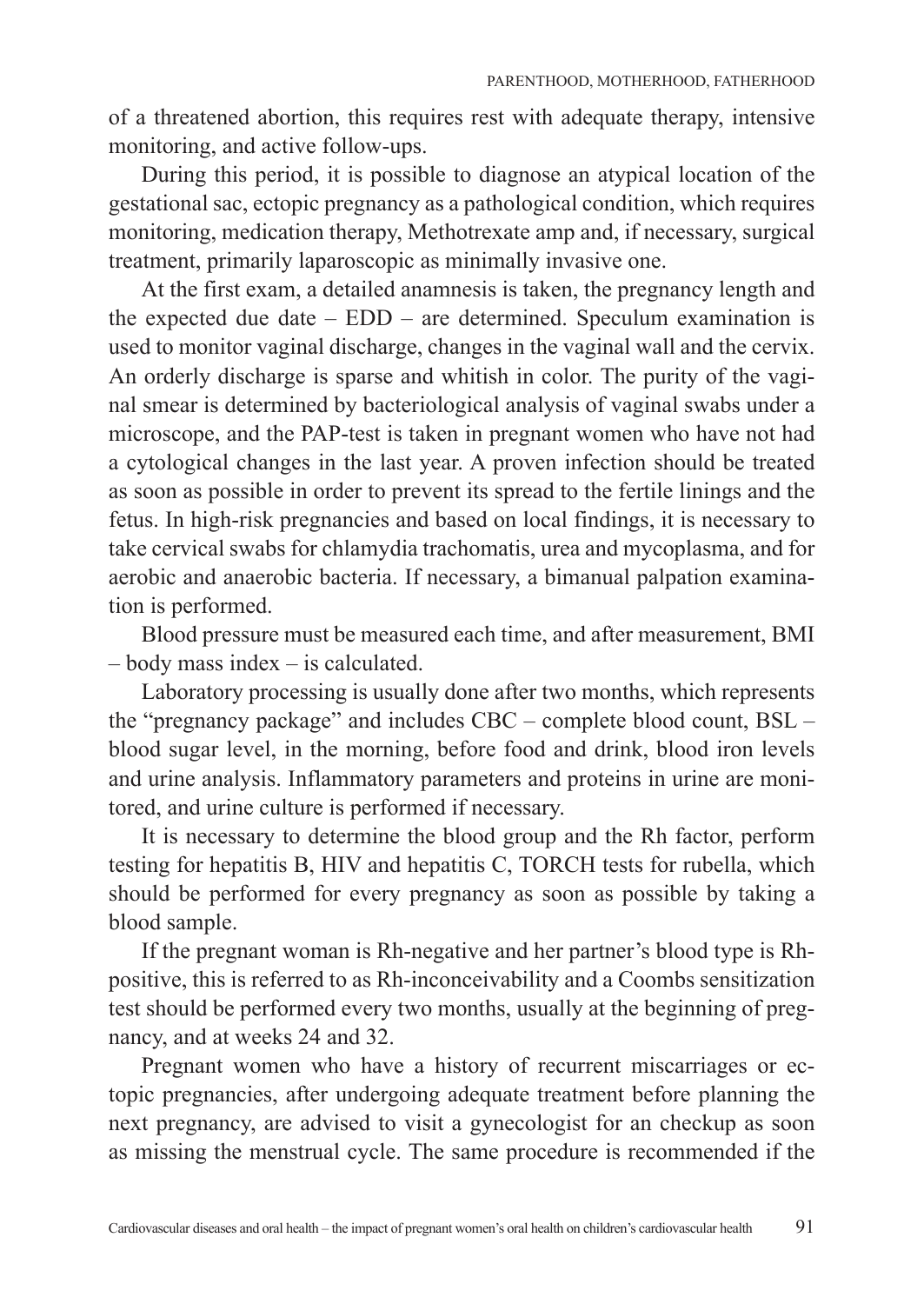pregnancy was achieved by any of MAR methods, medically assisted reproduction – IVF/ICSI.

## $1<sup>st</sup>$  trimester screening – 12 to 14 hbd

(screening for Down syndrome and other chromosomal abnormalities)

Gestation screening of the first trimester from week 12 to 14, but optimally in week 13, which is the most important screening in pregnancies, can be performed quite successfully when in experienced hands and using hightech 3D/4D ultrasound technology. This involves a detailed ultrasound examination of the fetus, where, under high magnification, nuchal translucency (thickness of the fold at the back of baby's neck) is measured in combination with transabdominal and transvaginal ultrasound examination while visualizing vitality, counting fetal movements, measuring the amount of amniotic fluid, measuring the location and structure of placenta, insertion and number of umbilical cord blood vessels, thus assessing pregnancy length, appearance of uterus and uterine and ovarian structure, cervicometry, fetal biometrics, head anatomy (symmetry, brain structures, ventricles, magna cistern, face and lip profile), spine and extremities (all bones of arms and legs, both hands and both feet), anatomy of the heart showing two ventricles and two atria, position, size, rhythm and heart rate), abdomen showing front abdominal wall, diaphragm, stomach, kidneys, bladder.

**Ultrasound markers for chromosomal aberrations** are certain changes that can be visualized by ultrasound scan. In a smaller or a larger percentage, they can indicate a genetic anomaly, but they can also be found in a completely healthy fetus. Because of their association with certain chromosomal aberrations, they are divided into **major** and **minor markers**. Major markers have a greater association with the possibility of genetic error and their visualization requires further diagnosis, while this is not the case with minor markers. Of course, with this ultrasound examination it is not possible to prove a genetic anomaly.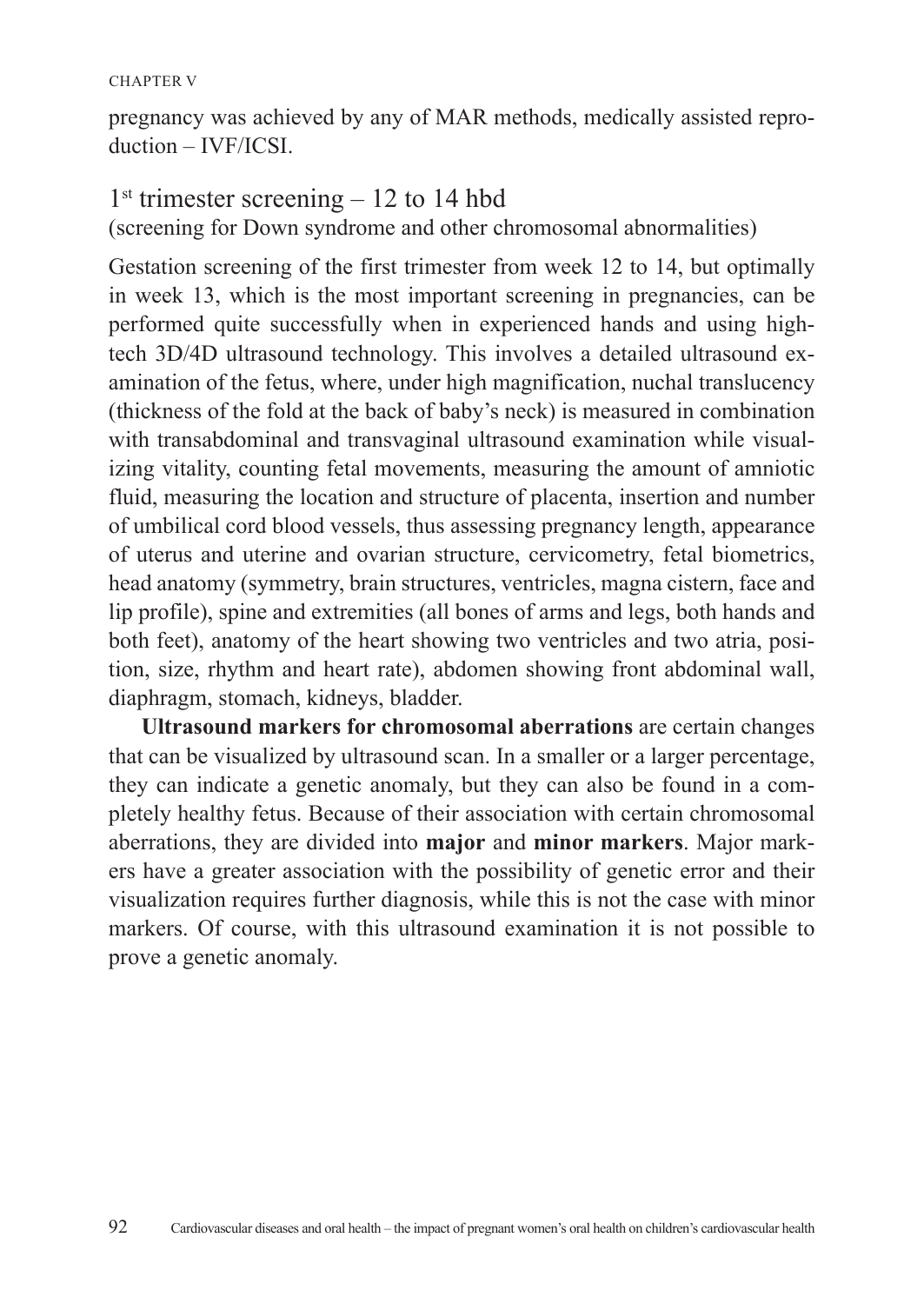

*Fig 1. Transvaginal ultrasound, 2D sonography is a screening of the first trimester of pregnancy /fetal anatomy, section of the head with the structure of the brain, nuchal transparency, facial bones and nasal axis/*

**Major markers** are: measurement of nuchal translucency, viewing nasal bones and their angle, measurement of facial angle, viewing the flow through the ductus venosus, viewing the flow through the tricuspid valve.

**Minor ultrasound markers** are: cyst of the choroid plexus (greater than 1.5 mm), hyperechoic focus in the heart, slow or fast heart rate, hyperechoic bowel, pyelon enlargement (greater than 1.5 mm), enlargement of the bladder, lack of one umbilical artery, shortening of long bones, lack of posterior joint on the little finger, omphalocoela (diaphragmatic hernia). 3D ultrasound screening allows correct, reliable and accurate measurement of all these markers, and thus are used in determining the possible risk of the most common genetic diseases (Down, Turner and Edwardson Syndrome).



*Fig 2. 3D imaging of fetus at 13hbd /human beta defined/ fetal face at 24 hbd*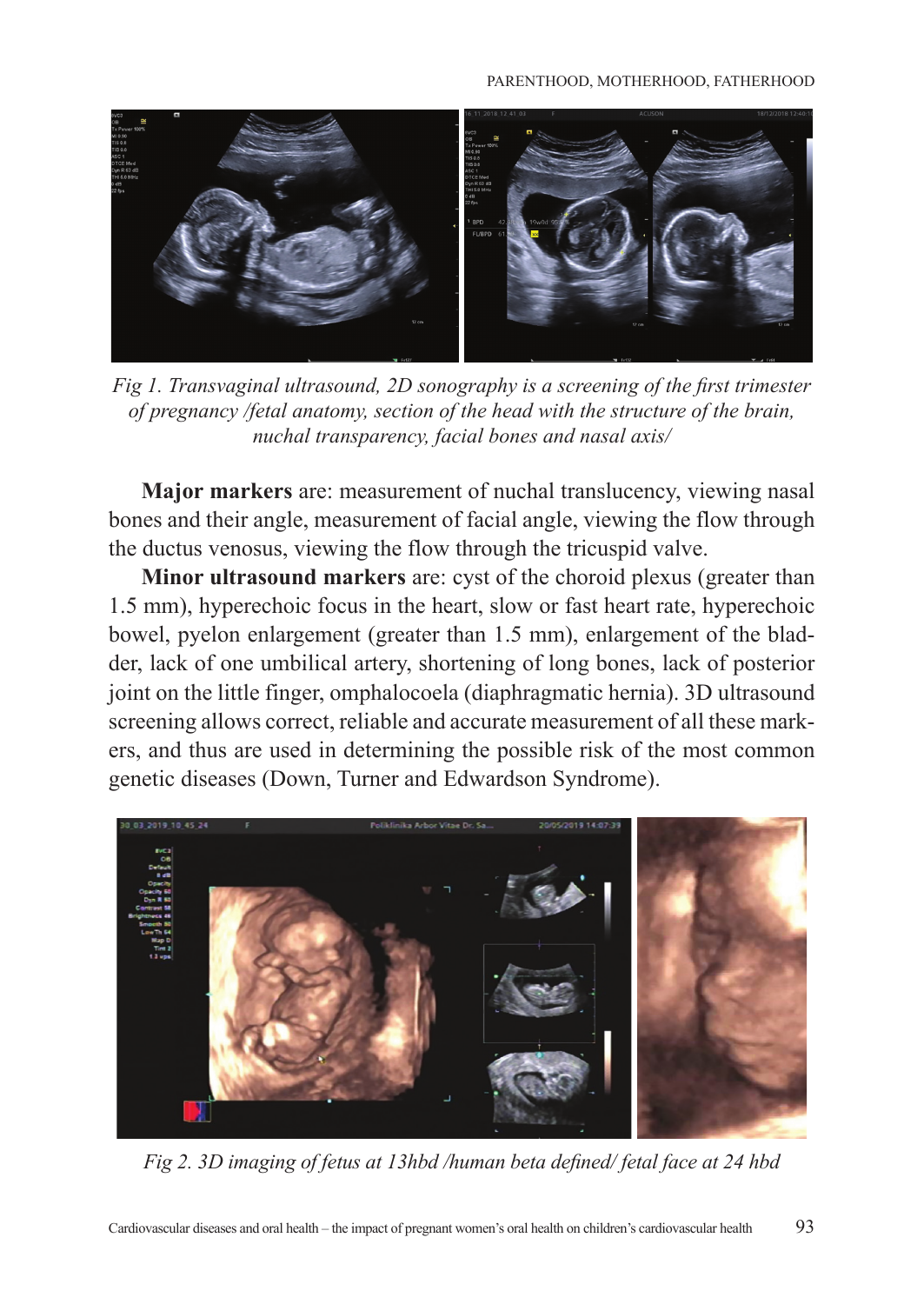Genetic processing and counseling are planned if necessary, especially if indicated. They are recommended in following cases:

- one child with a genetic anomaly is already born,
- partner has a burdened family anamnesis, or
- one of the ultrasound markers for anomalies is shown on the ultrasound screening of the first trimester.

In case all of the above is in order, but woman's biological reproductive clock is running out and if she is 35 and older, genetic processing is definitely recommended.

**Non-invasive prenatal tests** are necessary in completing prenatal genetic diagnosis of a fetus. The results are very safe, simple, reliable and painless, they are obtained relatively quickly by simply drawing mother's vein blood already at week 10 of the pregnancy. There is no risk of miscarriage, and the results provide a reliable insight into the genetic health of the fetus.

**Amniocentesis** is an invasive method of taking a small amount of amniotic fluid by puncturing the abdomen while using transabdominal ultrasound between week 16 and 20 of pregnancy. In less than 2% of cases, this intervention can lead to spontaneous abortion.

**Prenatal screening of fetal chromosomopathies** in the first and second trimesters of pregnancy, or combined in both trimesters, shows that each is characterized by specific characteristics and success. Measured concentrations of biochemical markers, free 3 Human chorionic gonadotrophin (HCG) and pregnancy-associated plasma protein A (PAPP) are not expressed in absolute values, but are used to calculate the probability ratio even if they are within normal limits, with parameter being the woman's age and measured nuchal fold thickness (NT) which is always expressed in relation to the value of crown to rump before week 14, which can with high probability determine whether the embryo has any chromosomal disease.

## $2<sup>nd</sup>$  trimester screening  $-20$  to 24 hbd

(fetal growth, morphology, placental quality, umbilical cord flow, amniotic fluid)

Ultrasound examination is also performed in weeks 18-19 of gestation, when, in addition to routine fetal measurements, the so-called "soft-markers" are measured for chromosomopathy such as dilated renal fetal pyelon, developmental cysts in the choroid plexus, hyperechoic echoes of the heart, shortened thigh, etc.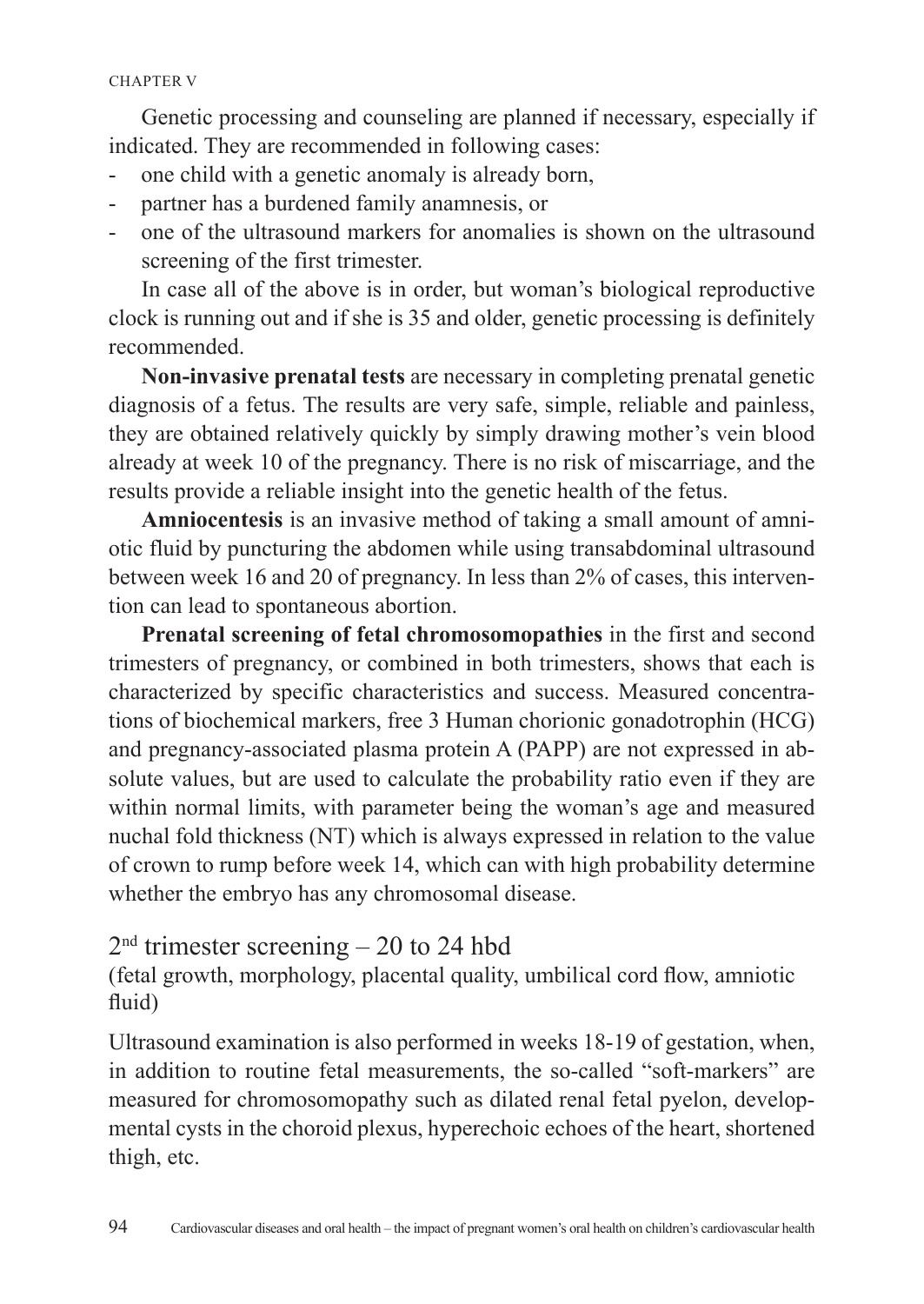The examination from week 20 to 24 of gestation is conducted as an expert 4D/3D ultrasound examination when the anatomy and morphology of the fetus with fetal echocardiography are examined in detail. Although the fetus is examined in detail from the very beginning and especially from week 12 of pregnancy, this is the best period for analyzing the morphology of all organ systems and the external appearance of the fetus. According to the protocol of conducting a normal pregnancy, this examination is one of the two most important ultrasound examinations during pregnancy.

Morphological analysis consists of four segments and is performed with 2D and 3D/4D ultrasound. The size of the fetus allows the analysis of the smallest anatomical details and thus eliminates the possibility of anomalies that can be detected by ultrasound. The external appearance of the fetus is analyzed (presence of cleft lip, facial symmetry, hand or foot deformities), spinal column, analysis of brain structures (cerebellum, brain chambers, corpus callosum, blood vessels of the base of the skull/lens cristalinum – eye lenses, color Doppler of the blood vessels of the base of the skull), analysis of abdominal organs (visualization of the stomach and the integrity of the diaphragm, observation of the urinary bladder, tripartite umbilical cord with two arteries, presence and appearance of both kidneys, analysis of the integrity of the anterior abdominal wall wall).

It is important to note that after week 20 of pregnancy, the ultrasound signs for Down syndrome on the fetus and in mother's blood are lost, as well as mongoloids who do not have a major anomaly, because they can practically no longer be detected. Larger amounts of adipose tissue in the abdomen make it difficult for ultrasound waves to pass, so it is sometimes not possible to perform a detailed ultrasound examination of the fetus in obese pregnant women.

## 3rd trimester screening – 30 to 34 hbd

(fetal growth, placental quality, umbilical cord flow, amniotic fluid and baby position)

Ultrasound examination in the period from week 30 to 34 of gestation is very important. In addition to routine measurements, color Doppler ultrasound examination are preformed of blood flow through the umbilical cord, and if necessary in high-risk pregnancies, the flow through the fetal aorta and blood vessels based on the fetal brain, aa.cerebri media. This examination determines the condition of the fetus and reveals early signs of baby's suffering, if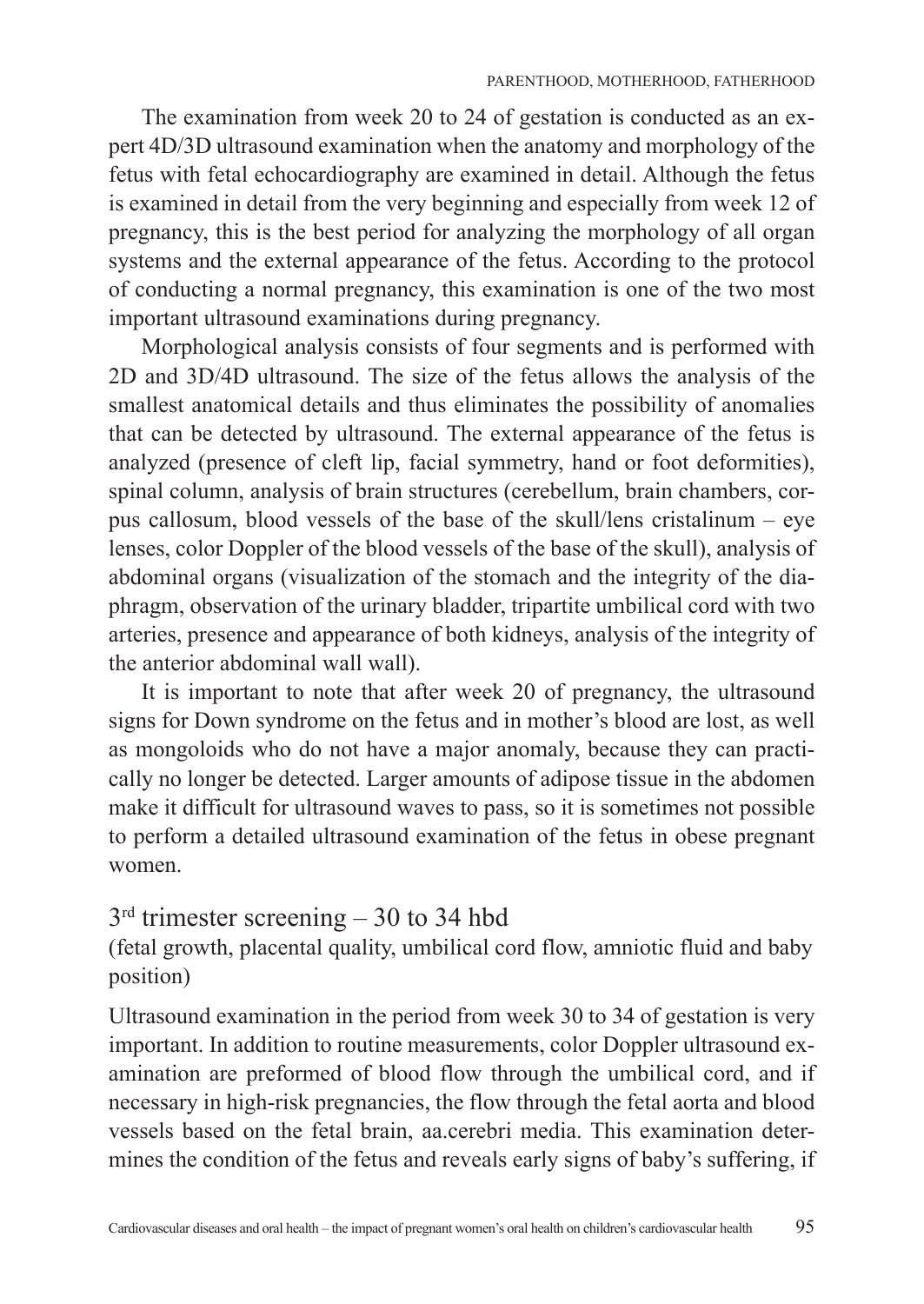any. Examinations after this are then performed by cardiotocography – CTG every 15 days, and a month before EDD cardiotocography is performed every 7 days. Before the birth, an ultrasound and vaginal examination are routinely performed, baby's position is determined – which way is baby turned, the size is estimated and the weight of the fetus are measured, and the manner of delivery is assessed. Based on the recording of the fetal heart rate and the activity of the uterus, an assessment is made of the condition of the fetus and its possible endangerment. Prior to delivery cervical swabs are routinely performed, and coproculture if necessary.

If the birth does not follow the expected date, examinations are performed every other day until day 8 after the expected due date, and then every day until day 10 or 12, and if birth still does not follow, the woman is sent to the maternity hospital for induction of labor. Therefore, if a woman does not give birth naturally by the end of week 41 of gestation, examinations should be performed every day until delivery. A pregnant woman with a normal pregnancy can be overdue up to 10 days after the expected due date without any danger to the baby. If we are sure that the pregnancy length is correctly calculated, childbirth should be induced without any major difficulties using one of then accepted methods.

During the last trimester of pregnancy, special attention is paid to the signs of premature birth by cervicometry, fetal growth retardation, or accelerated growth. Blood pressure values are regularly monitored and hypertension is treated in a timely manner. Gestational diabetes detection by means of oral glucose tolerance test (OGTT) is done between week 24 and 28 of pregnancy. Chronic diseases with which the pregnant woman entered the pregnancy are monitored in order to avoid worsening or complications. In the period immediately before the birth, if necessary, a bimanual examination is performed, possibly also speculum examination.

Spouses should be encouraged to attend pregnancy school together with psychophysical exercises for pregnant women in order to adequately prepare her for childbirth, and their partners can attend the birth without major trauma. This is a great way to strengthen the bond between partners and represents the axis of one of the basic principles of the "Baby friendly Hospitals".

First signs of the onset of labor:

rapture of fetal or amniochorionic membranes, RVP (premature rapture of membrane) is a sudden leaking of clear liquid,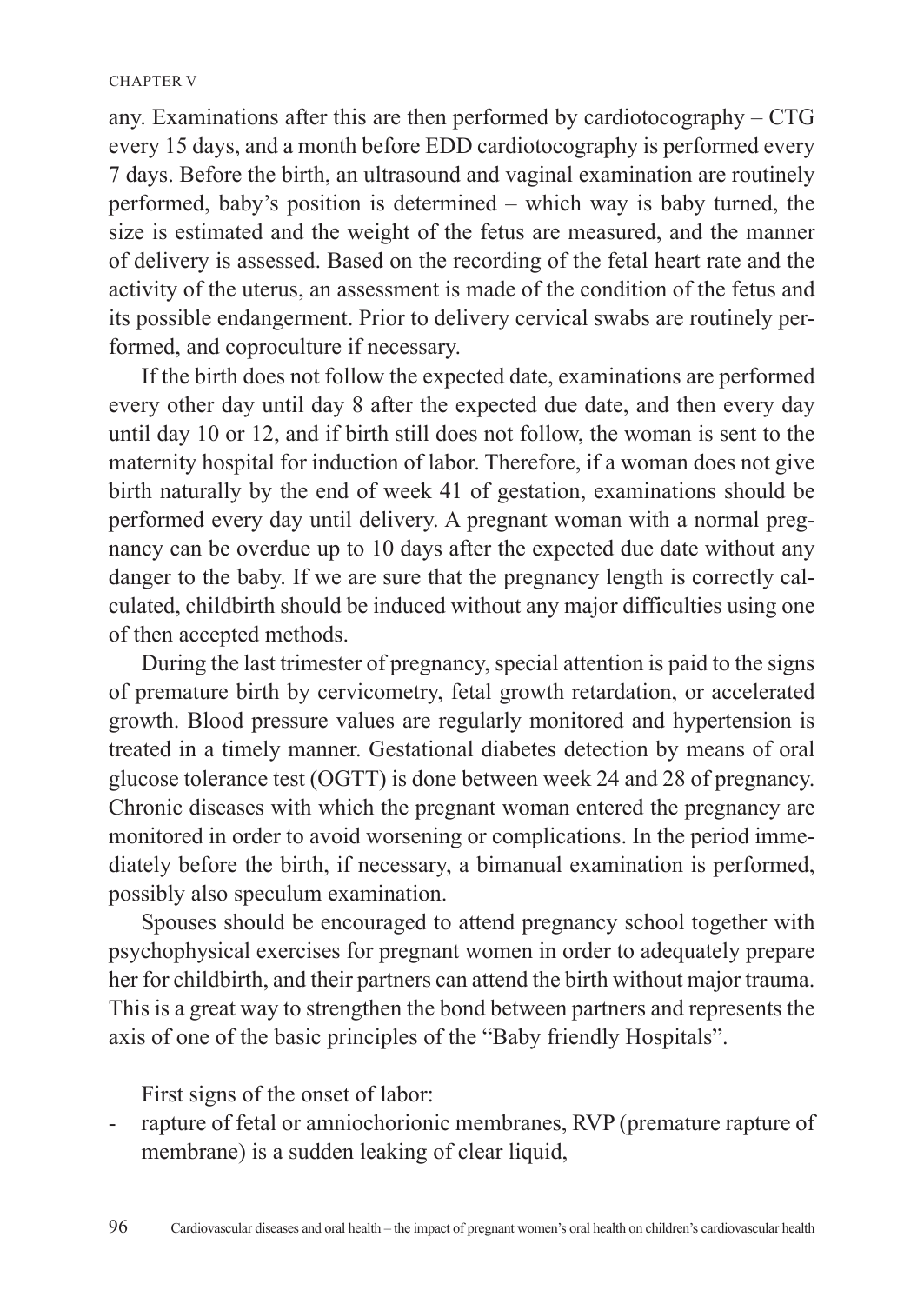- losing bloody mucous plug from the vagina or a more severe uterine bleeding,
- labor that occurs in a rhythm of ten minutes or more often, lasting half an hour or longer; after which they become more frequent and intense. These are rhythmic uterine contractions that are a sign of the beginning of the birth and the time when the woman should go to the maternity hospital.

Childbirth is divided into 4 childbirth stages, about which partners are educated in order to psychologically better prepare themselves for the actual act of childbirth, especially during the theoretical classes.

- First stage of childbirth cervix dilation, which lasts 12 to 16 hours.
- Second stage of childbirth the stage of squeezing out the fetus (baby delivery); in the firstborn it lasts 2 hours.
- Third stage of childbirth pushing out the placenta and membranes, lasts 2 hours.
- Fourth stage of childbirth early recovery and supervision in the delivery room, lasts 2 hours.

Most preventive examinations can be performed by midwives under the supervision of a gynecologist. Exceptions are ultrasound examinations performed exclusively by a gynecologist. Special attention must be paid to highrisk pregnancies! If the pregnant woman does not take adequate steps and decides otherwise, then she does so at her own risk, contrary to given advice and recommendations. The doctor should record everything with the patient's signature in order for her to be aware of the risk of overweight as well as the risk of certain diseases and conditions during pregnancy.

# Hygiene and physical activity in pregnancy

Pregnancy comes with a variety of physiological, anatomical, and hormonal changes, all of which can affect the woman's oral health. During pregnancy, certain changes in the condition of the teeth and tissues of the oral cavity occur, but they can be prevented or controlled mainly by proper nutrition and the oral hygiene. Inflammation of the oral cavity and emergency painful conditions should be properly remedied as soon as possible, regardless of the stage of pregnancy. Radiological recordings should be avoided, especially in the first trimester.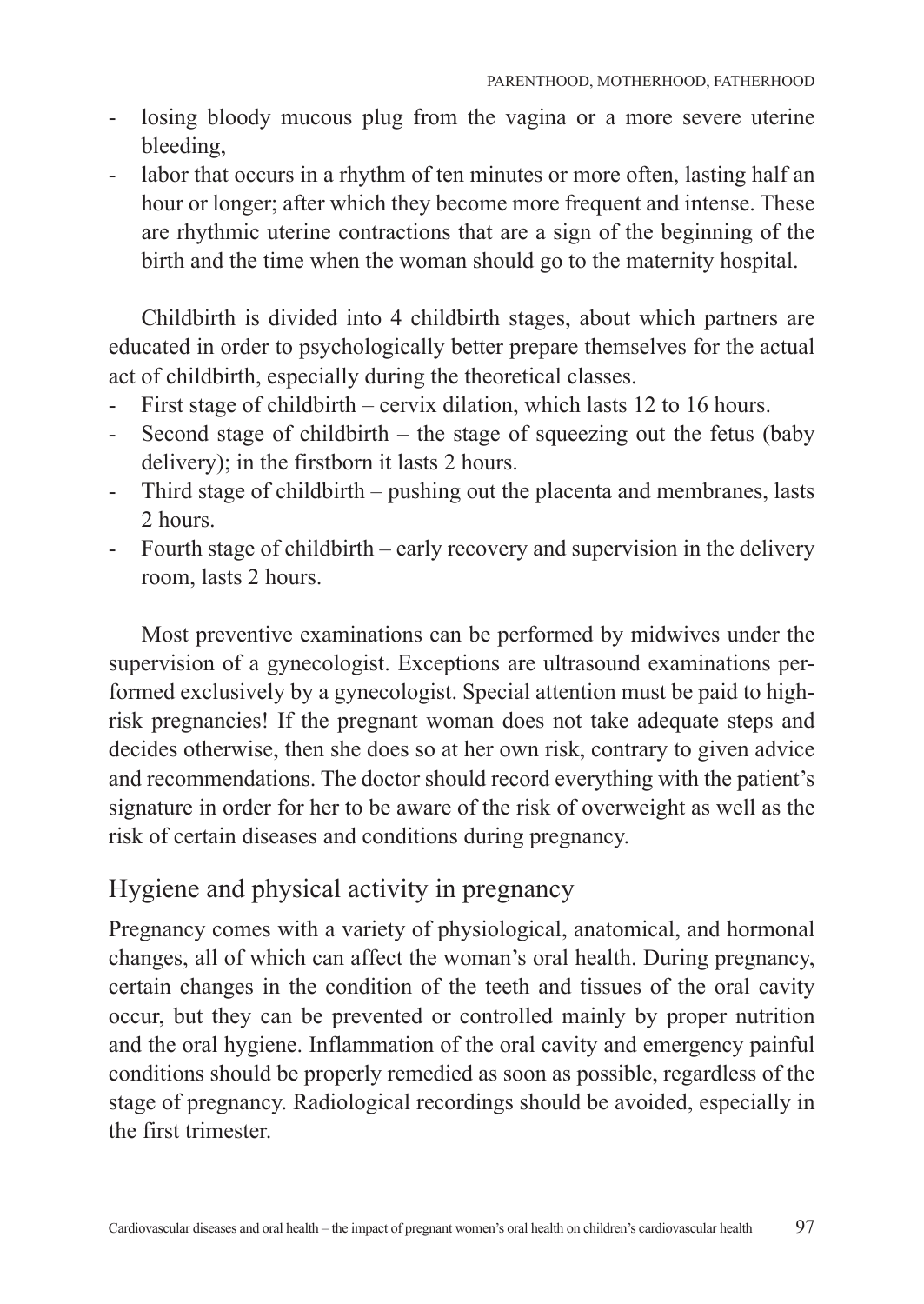Consultations to the pregnant woman by a gynecologist and dentist in certain cases are very desirable, and sometimes necessary, because optimal oral health is very important for the pregnant woman and the newborn. It is necessary to pay attention to the prevention and proper hygiene of the oral cavity, eating habits and the use medications that are proven to be safe for both mother and child.

Women who are planning to become pregnant or are already pregnant should be encouraged to seek oral health advice and have a check-up with a dentist.

Spouses are given information about the examination calendar, expert ultrasound examinations, prenatal genetic diagnostics, breast and perineal care during pregnancy, the importance of a healthy diet and the dangers of being overweight.

Sexual intercourse in a stable pregnancy is permitted with the use of a condom, protected intercourse or interrupted intercourse. Why? This is because sperm carries prostaglandin hormones that can cause uterine bleeding, contractions, miscarriages or, can later even cause premature birth. Prostaglandins were first discovered in sperm, while in a woman's body they exist in larger quantities. They are responsible for painful menstrual cramps, dysmenorrhoea, and prostaglandins are also "responsible" for labor and pushes, strong uterine contractions in childbirth.

Folic acid is recommended from conception and during the first three months of pregnancy and is very important for the preparation of mucous membranes and egg implantation and has a positive effect on the proper development of the fetal neurocerebral tube, which means the brain and spinal cord. From the third month of pregnancy, dietary supplements are added, since multi-vitamins are very important for the proper development of the newborn and for mother's health during pregnancy. For a healthy pregnancy, the diet should be balanced and rich in appropriate quantities of protein, carbohydrates and fats, as well as fruits and vegetables that contain the necessary vitamins and minerals. It is very important that a pregnant woman gains about a kilogram a month during pregnancy, leading to a total of 10 to 12 kilograms, but never over 15 kilograms. Every woman's weight gain varies, depending on the weight she had before pregnancy, diet during pregnancy and other factors. A big mistake pregnant women make is when they think that they need to "eat for two". The fact is that the caloric intake of a pregnant woman should increase during pregnancy, but it is not necessary to double the calorie intake; instead the intake should increase by several hundred calories by the end of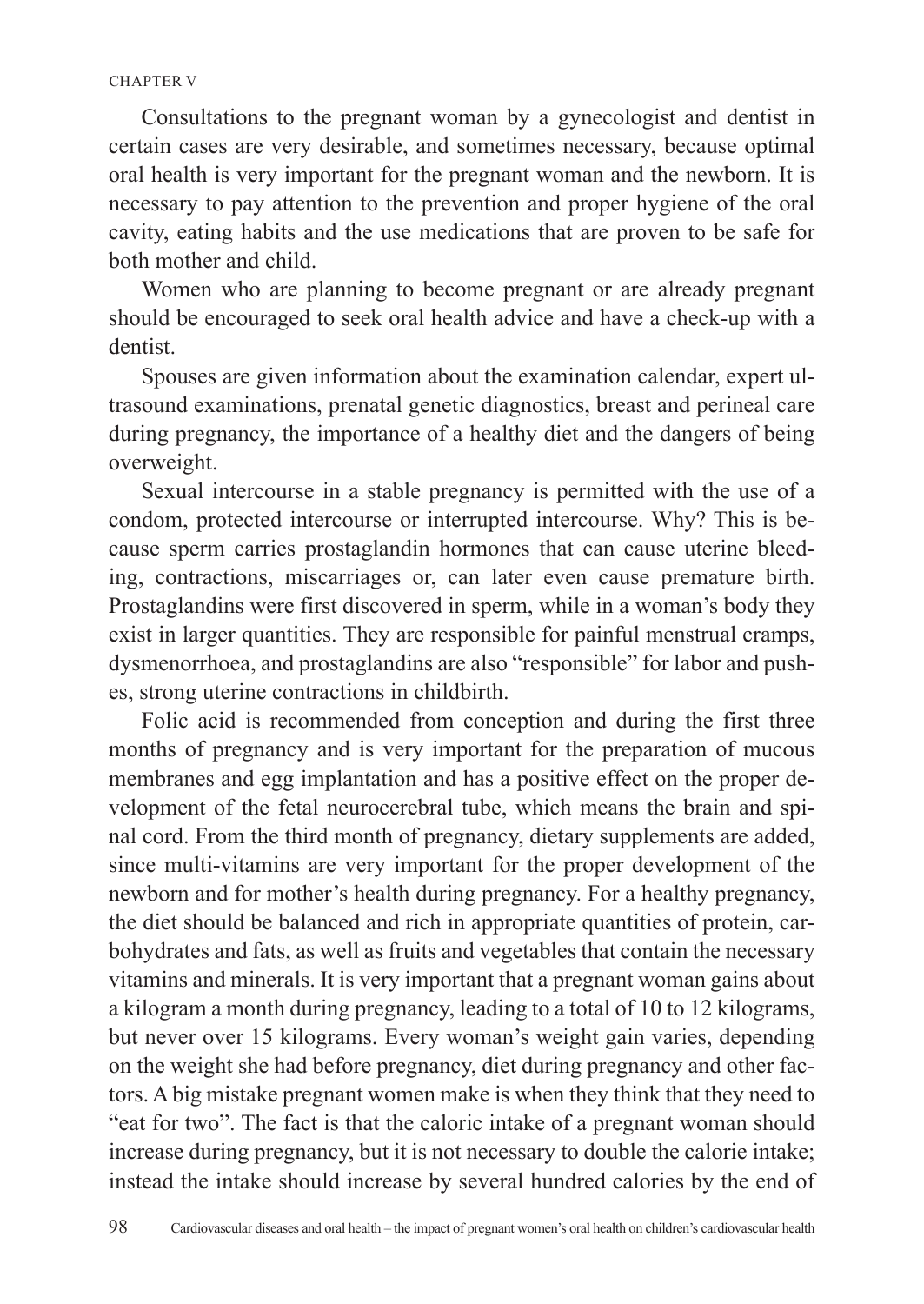pregnancy. It is necessary to follow some simple rules in terms of the diet during pregnancy. Avoid eating "strong food", salty, as well as seeds, barbecue and dried meat that later, with increased weight, can cause hypertension in pregnancy with preeclampsia and eclampsia, which is extremely difficult and serious condition that can endanger the life of the child and the mother. It is very important to eat fresh fruits and vegetables, make fresh juices that contain unchanged levels of vitamins and nutrients.

# Pregnancy and the cardiovascular system

A pregnant woman's heart beats for two – for the mother and the child. That is why it has to "work" a lot more than when the woman is not pregnant. Through the umbilical cord, the fetus receives blood from mother's body, and during its development, the pregnant woman's heart gradually increases its work. With the help of hormones the mother's body gets ready for a gradual increase in blood flow and the needs of the child.

The volume that the heart pumps every minute (minute volume of the heart) in pregnant women increases by approx. 30% – 50%. Heart rate and stroke volume also increase significantly. Pregnant women have about 40% more blood volume than non-pregnant women, which means that their heart needs much more power. During childbirth, pain and anxiety can lead to the secretion of stress hormones which further increase the heart rate. The cardiac output increases shortly before delivery by approx. 50%, and uterine contractions during childbirth further increase the volume of blood in mother's bloodstream by approx. 500 ml.

All this leads to numerous changes in the body of pregnant women that can cause certain pathological conditions. In pregnancy, varicose veins of the lower extremities often dilate due to an increase in the circulating volume of varicose veins and mechanical pressure of the fetus on the large veins within the mother's pelvis. Due to the increase in thrombotic activity, the risk of thrombosis and embolism in pregnant women is increased, but with adequate compression therapy this risk can be significantly reduced.

A common occurrence in pregnancy is arterial hypertension, which can lead to a very serious danger for mother and child. This condition appears in approx. 10% – 15% of pregnant women and requires timely and effective drug therapy.

The development of operative and minimally invasive methods in cardiology and cardiac surgery of children and adults has led to an increase in the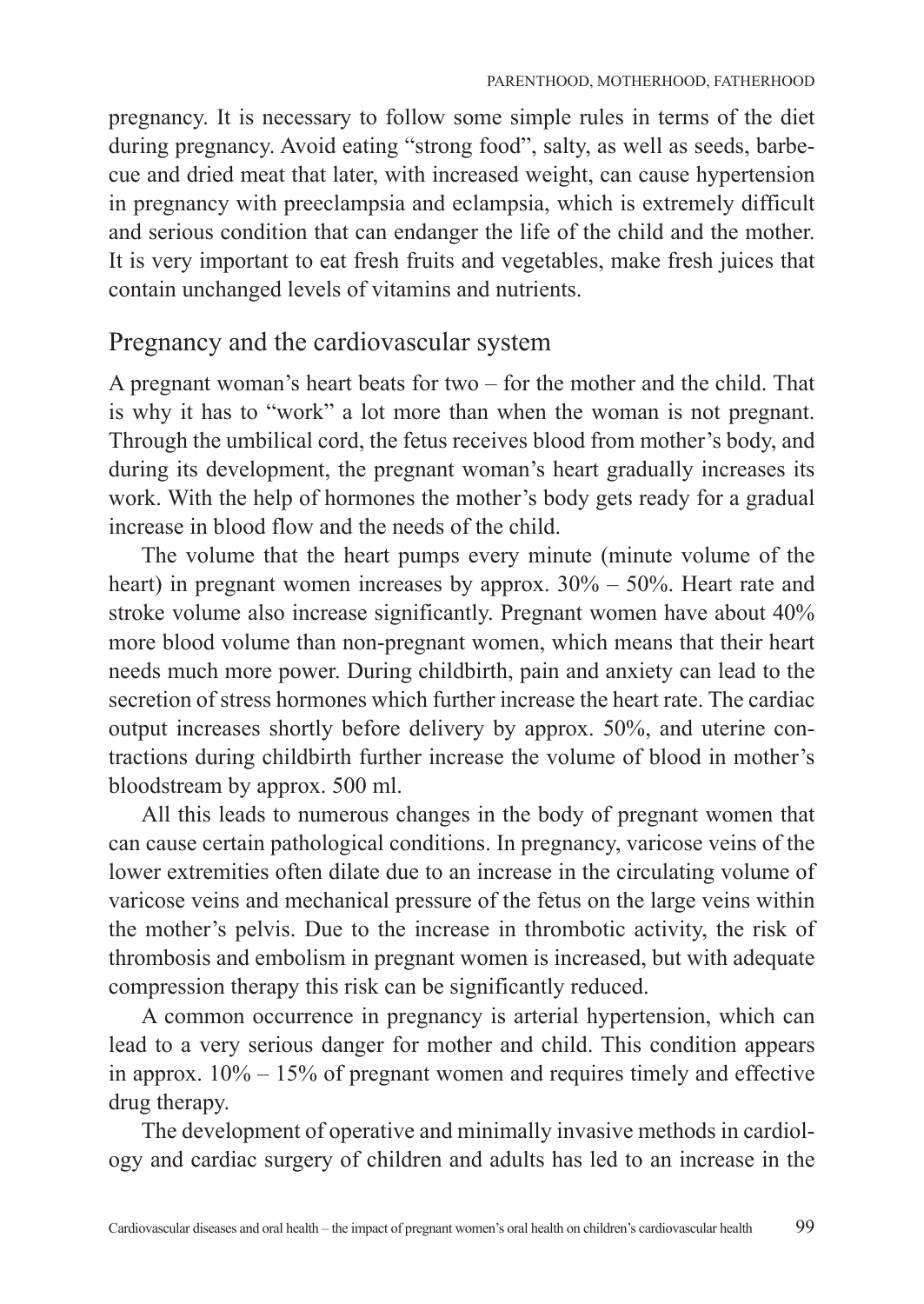chances of survival of these patients, so that today we are more often faced with pregnant women who have previously known complex cardiac diagnoses. The older age of the pregnant woman, which is common, leads to a higher number of comorbidities even before pregnancy. Therefore, every pregnant woman is recommended to perform regular monitoring of vital parameters such as blood pressure and pulse, regular laboratory testing in consultation with a competent gynecologist, and in case of pathology, a cardiologist is certainly engaged for further diagnosis and treatment.

Women with known cardiovascular diseases and current therapy should definitely consult a cardiologist when planning a pregnancy. Numerous heart medications can adversely affect pregnancy and the fetus, so therapy is being switched to medications that have been shown not to have a detrimental effect on fetal development. A pregnant woman with cardiovascular disease performs regular cardiac check-ups, which is especially important during pregnancy.

Pregnancy-independent arterial hypertension is defined as high blood pressure that exists before pregnancy or blood pressure greater than 140/90 mmHg diagnosed in the first half of pregnancy and lasting at least 3 months after delivery. This is often a mild to moderate hypertension. In 1–5% of all pregnancies, arterial hypertension occurs as a result of primary (multifactorial causes) or secondary (other diseases) hypertension, which is often predisposed to older and obese women. The prognosis for mother and child depends significantly on maternal kidney function. Women who have high blood pressure before pregnancy are 5 times more likely to give birth to a premature baby of low birth weight. Data from the literature show that 4% of maternal mortality is caused by placental abruption due to hypertension.

Hypertension without the presence of protein in the urine is called gestational hypertension; conversely, if more than 300 mg of protein is found in the urine in 24 hours, this is preeclampsia (or gestosis) which is a lifethreatening condition. Regardless of drug therapy, and depending on the level of blood pressure, the age of the pregnancy and additional maternal and fetal risk factors, strict monitoring will be required with limited activity until bed rest. Blood pressure above 170/110 mm Hg in pregnant women is considered an emergency and requires immediate hospitalization. Differential diagnostic consideration should be given to the occurrence of high blood pressure after week 20 of pregnancy, which disappears within 6 weeks of delivery. Due to the increasing prevalence of maternity in old age and the increased risk of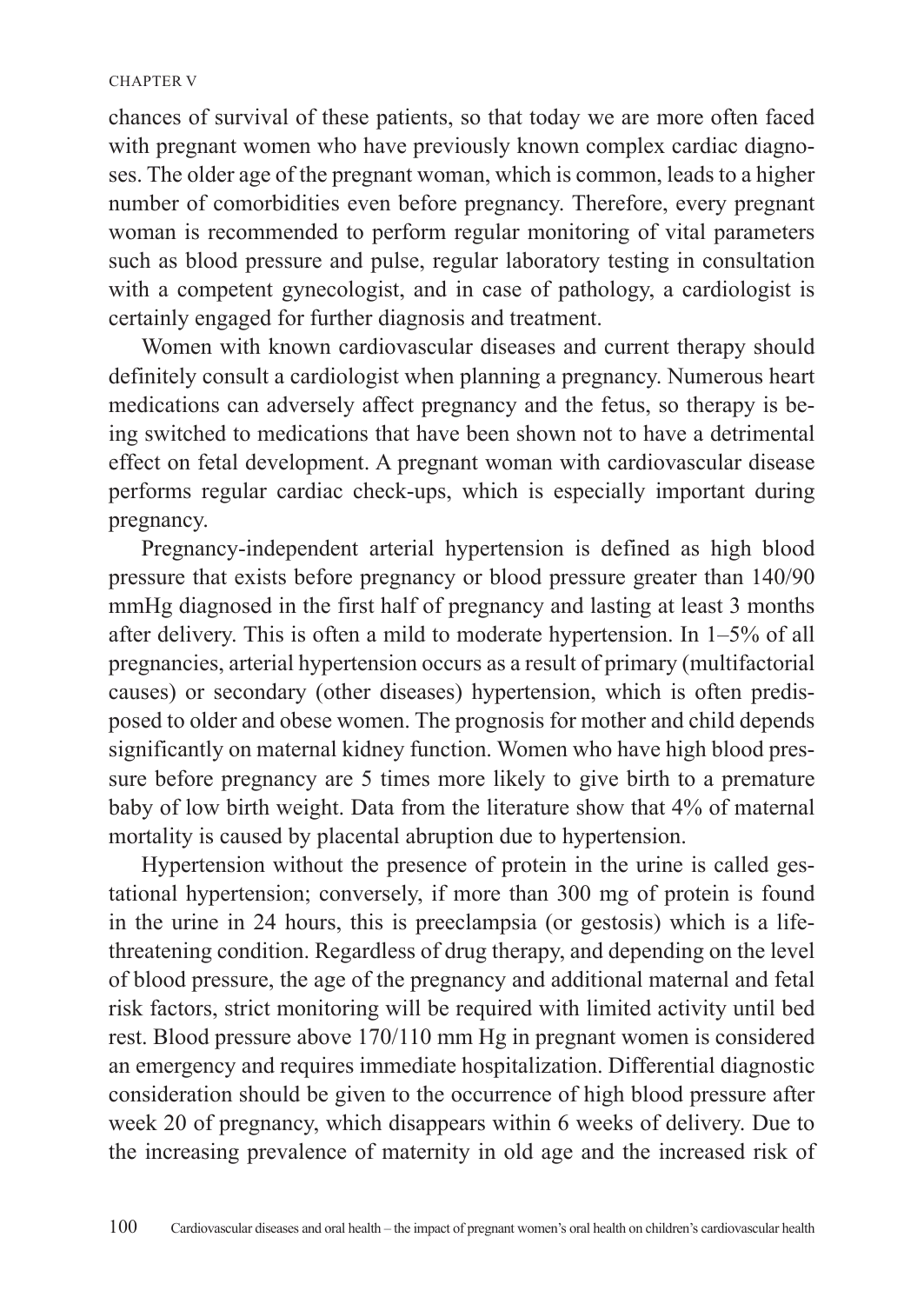giving birth to children small for their gestational age, further studies of arterial hypertension independent of pregnancy are needed.

If a form of tachycardia is present, it is necessary to reduce the dose of adrenaline in the local anesthetic or apply a pure anesthetic. An increase in heart rate is accompanied by an increase in stroke volume and higher O2 consumption, which often results in pronounced heart tones and possible functional heart murmurs in the form of premature arterial and ventricular beats. It is important that such findings are not misdiagnosed because they disappear soon after birth, and do not require antibiotic prophylaxis, which is indicated in the event that such heart murmurs were present before pregnancy.

# School for pregnant women

Pregnancy is a normal physiological process in which exercising and physical activity can be started or continued. Exercise during pregnancy is recommended but adapted to the condition of the pregnant woman's body. The goal is to improve woman's physical shape during pregnancy, at birth and puerperium postpartum in order to ease childbirth and accelerate recovery and the return of a good psychosomatic state after childbirth. This combined program of preparation for childbirth dates back to 1995 and is known as "Lamaze", named after a French doctor.

Before a pregnant woman decides to exercise, she should first request a written permission from her gynecologist that her pregnancy is in order and that there are no contraindications to exercising during pregnancy. If the pregnancy is in order, exercise will be approved and supported. Otherwise, until the pregnancy stabilizes, the woman can attend school, listen to lectures and watch other pregnant women exercise, all which can be very helpful during childbirth. It is very important for a pregnant woman to attend school and start her preparations in a group.

Pregnant women go through prenatal, birth and postpartum preparation, which consist of:

- 1. Theoretical part lectures on the physiology and anatomy of a normal pregnancy, childbirth, postpartum recovery, breastfeeding and newborn care.
- 2. Practical part breathing exercises and techniques, getting to know the place and staff of the maternity hospital where the birth is planned and thus try to avoid the fear of the unknown.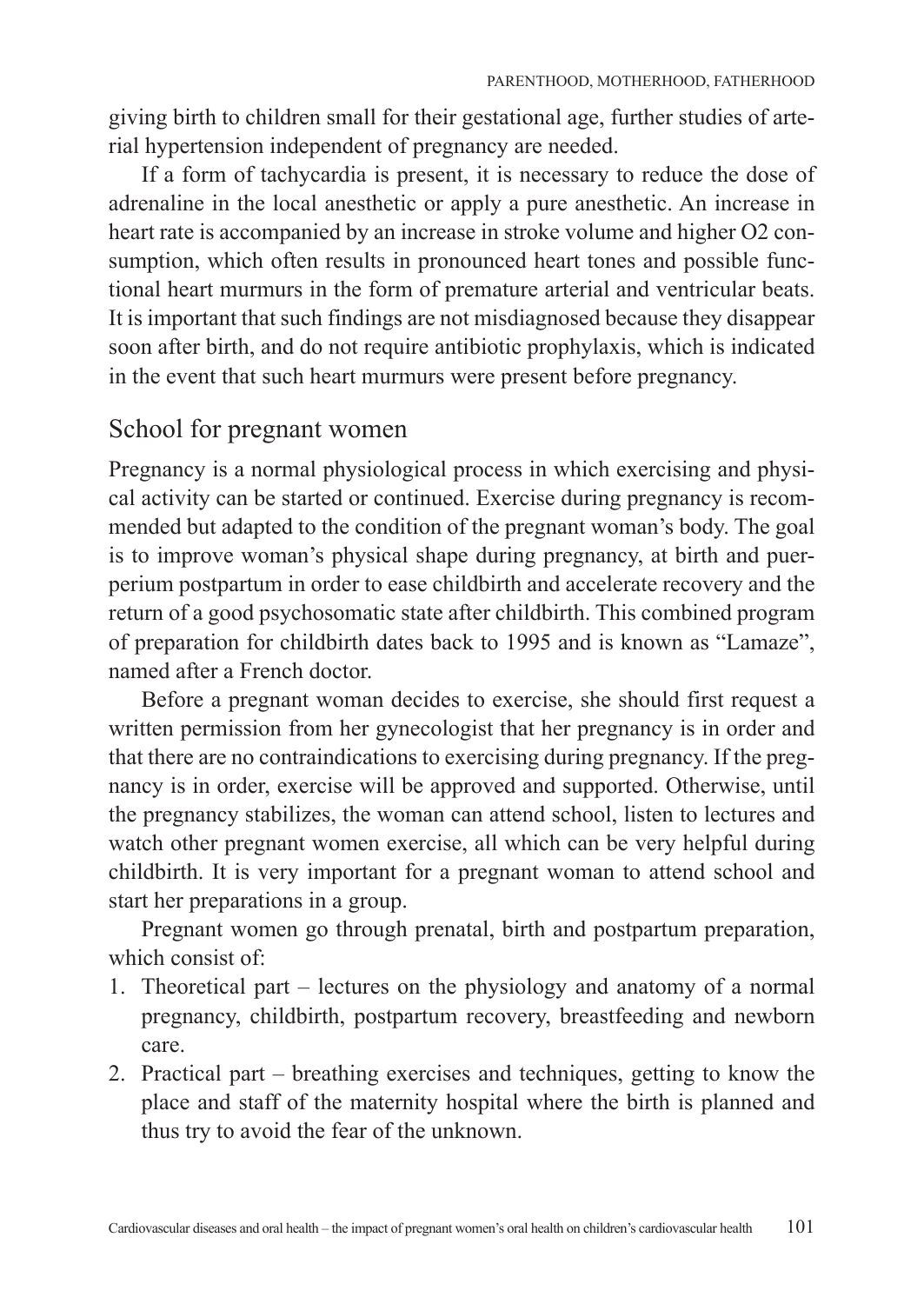Lectures should be thematic, prepared by gynecologists, midwives, physiotherapists, pediatricians and psychologists with selected chapters on the anatomy and physiology of pregnancy, childbirth and postpartum periods. The school can be attended by pregnant women accompanied by their partners, but also by a person who has a positive impact on the pregnant woman and who will eventually attend the act of childbirth. Preparations usually last one month, two to three times a week, each 45-60 minutes and are carried out in small groups in adequate clothes and footwear for exercise.

Exercise can be started from the very beginning when the pregnancy is stable. If a pregnant woman has nausea, vomiting, dizziness or feels generally weak, she should consult a gynecologist and delay the start of exercise until her general condition improves. With a good general condition and a normal pregnancy, you can start exercising with the written approval of the attending gynecologist, and under the professional supervision of an educated midwife or physiotherapist.

There is also a small number of pregnant women who decide to exercise independently at home with literature and videos.

### **Basic rules of exercise in pregnancy:**

- 1. Always exercise before meals or two to three hours after meals.
- 2. Empty your bladder before exercising.
- 3. Exercise clothes must be comfortable, cozy and made of natural fabrics, with short socks up to the ankle, so as not to compromise the circulation of the lower extremities.
- 4. Practice on mats and hard surfaces in an airy room with an open window.
- 5. A pregnant woman can self-monitor her heart rate (preferably in the lower third of her forearm) and, if necessary, her blood pressure.
- 6. At the beginning, it is recommended to exercise two to three times a week for 45 to 60 minutes, in series of 3 to 5 times. According to the program developed by a physiotherapist or an educated midwife, the number of repetitions of certain exercises is set according to the anamnesis and current assessment of the woman's functional status during pregnancy.
- 7. Mobile phones must be turned off and all other irritating factors that can prevent continuity of exercise must be eliminated.

After childbirth, the muscles and the pelvic floor are relaxed and the ligaments that secure the uterus are stretched, so there is a possibility that the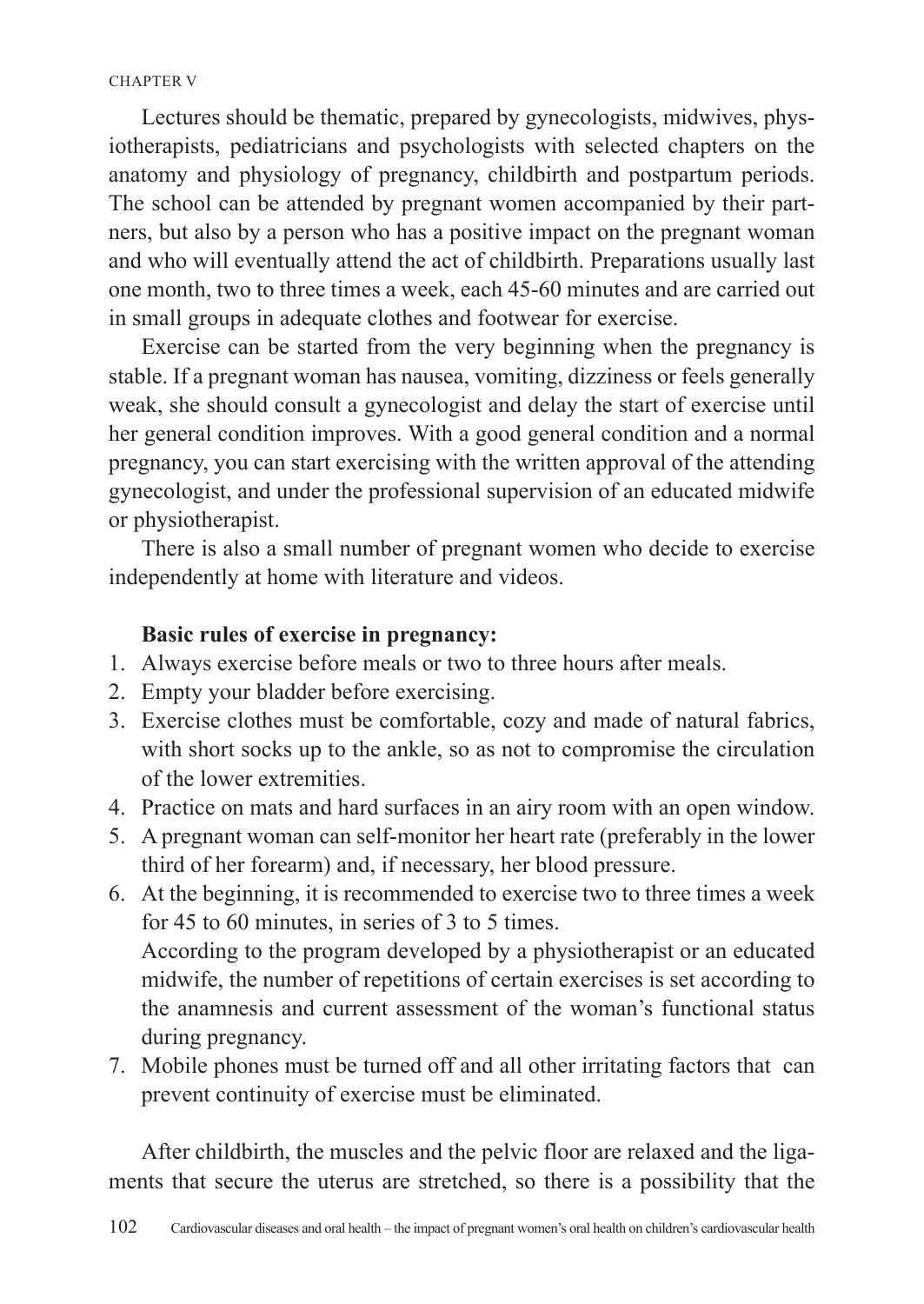uterus drops through, prolapses, or tilts towards the back. A preventive measure is to rest and avoid strenuous physical exertion. While still in the hospital, we recommend that the mother does exercises to strengthen the pelvic floor muscles! These exercises can be done in bed simply by briefly squeezing the vagina and colon several times and then relax (contraction-relax), as well as Koegel exercises. Exercises are performed in the morning and evening, 3 to 5 series with 8-12 repetitions, with a break of one minute. You should try to increase the amount of exercise, so that the training lasts 10-15 minutes two to three times a day.

**Relaxation exercises** are done in a calm and warm atmosphere and in a suitable room, usually after exercising. The pregnant woman takes a comfortable position and relaxes her entire body – until complete relaxation, or a certain part of the body – partial relaxation. After a couple of deep inhales and exhales, the eyes close and part by part of the body relaxes, starting from the toes and feet to the top of the head. This relaxes the whole body. If we want to partially relax any part of the body, we then first contract a certain muscle group, and then relax them. These exercises are most pronounced during the first and second stage of childbirth, when the mother relaxes between labor or stress, relaxing the whole body and the pelvic floor. This provides a sufficient amount of oxygen that is necessary to achieve an easier and faster birth. Exercises can be performed daily until delivery.

## **Breathing exercises**

Every person breathes in a different way. Most men use the abdominal muscles more, unlike women who use the pectoral muscles.

**Chest breathing** is performed by placing a hand on the chest and lightly exhale through the mouth, then begin to deeply inhale through the nose and exhale through the mouth pronouncing the letter "Sh" or "S".

Exhaling must last longer than inhaling. This type of breathing is used by pregnant women only in the initial exercises to notice the difference between chest and abdominal breathing. When a pregnant woman inhales air through her nose, the diaphragm lowers to allow as much space as possible for the lungs to expand, and on exhalation it frees up space for the abdominal cavity and retreats to the starting position.

**Abdominal breathing** is for the first stage of childbirth and can be done throughout this stage if it is comfortable for the woman. The air is exhaled slowly through the mouth and the abdomen relaxes, air then is inhaled through the nose and continuously exhaled through the mouth pronouncing the letter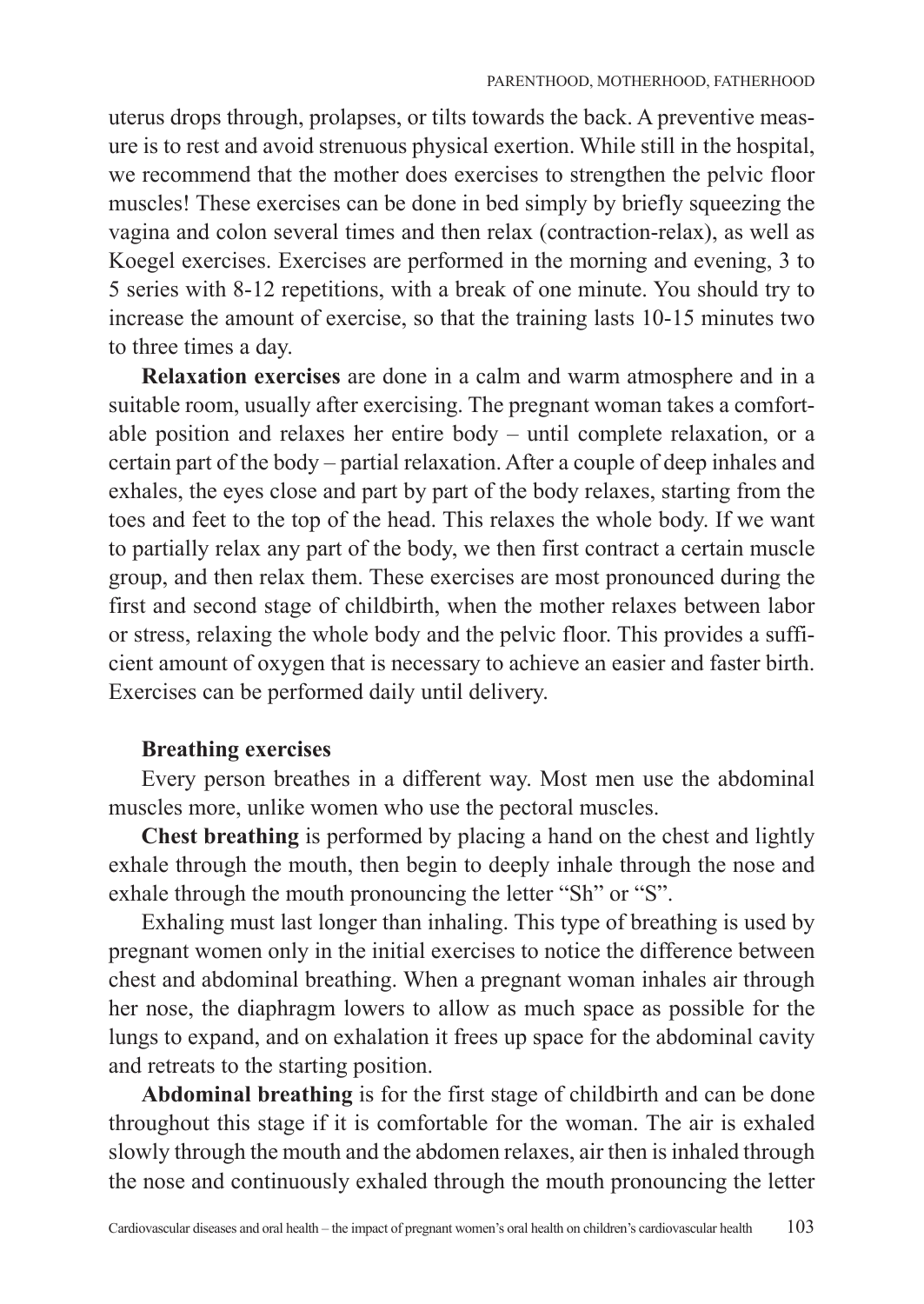"Sh" or "S", with the abdomen retracted. The described breathing is applied during labor in order to achieve the best possible concentration of the mother and reduce the feeling of labor pains.

**Short and shallow breathing or so-called panting**, is used during the first stage of childbirth when abdominal breathing is no longer comfortable for the woman giving birth. This is usually when labor is more intense and when deep breathing causes a "collision" of the diaphragm and uterus, which causes severe pain. This type of breathing is fast and "superficial" as if the air does not go below the chest. In the breaks between labor, the mother should relax as much as possible. Breathing applied at the end of the first stage of labor is a combination of short and shallow breathing interrupted by a single exhale and inhale, which makes it easier for the woman to control the urge to push when this time has not yet come. In the second stage of childbirth, the woman in labor should follow the instructions of the midwife and the physician. In the act of giving birth, all the forces that direct the child towards the exit through the birth canal should be used. During childbirth, the mother lies on her back, kneels or squats and completely relaxed begins to push. At the beginning of the push, she exhales deeply, then inhales and holds her breath as much as possible, at the same time bending her head and her chin toward her chest and upper body with strong tension, as if wanting to quickly urinate or defecate. The bottom of the pelvis should be relaxed so as not to create resistance to the passage of the baby. All pushing forces are directed in the same direction. In the lower part, the support is the pelvic part of the spine, and in the upper part, the diaphragm, which lowers when you inhale deeply and pushes the uterus down, and the contraction of the abdominal muscles acts as a force from the front. The thighs are bent at the knee and hip all the way to the abdomen, as this takes up the proper axis of the child's passage through the small pelvis. When the mother can no longer hold her breath, she exhales through her mouth and if the push still lasts, she inhales again quickly and presses while the push lasts, and when it stops, complete relaxation follows. This saves the strength needed for the next stage of stress and completion of labor. It is important to point out that during the birth, the woman should not push before going into labor in the narrow sense of the word, and before the conditions for pushing are met and the external cervix is completely dilated and opened, all under the supervision and instructions of a doctor or midwife. Proper breathing in the first stage of birthgiving and pushing the baby in the second stage significantly shorten and alleviate labor.